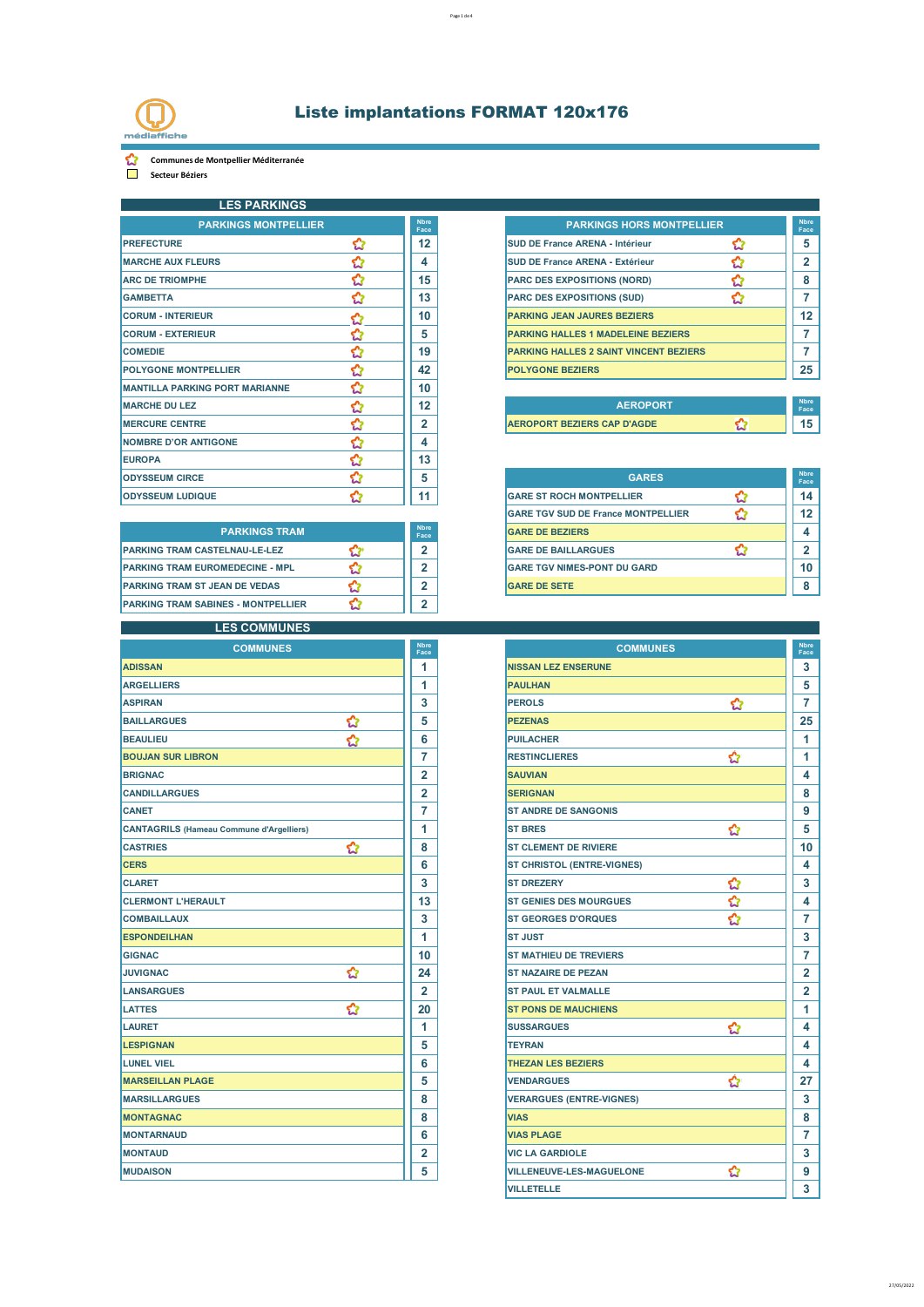#### **LA GRANDE DISTRIBUTION**

Œ

| <b>INTERMARCHES</b>                                 |   | <b>Nbre</b><br>Face |
|-----------------------------------------------------|---|---------------------|
| <b>AGDE</b>                                         |   | 8                   |
| <b>BAILLARGUES</b>                                  | ✿ | 4                   |
| <b>BALARUC</b>                                      |   | 2                   |
| <b>BEDARIEUX</b>                                    |   | 4                   |
| <b>BESSAN PARKING INTER BRICOMARCHE</b>             |   | $\overline{2}$      |
| <b>CAPESTANG PARKING INTER BRICOMARCHE</b>          |   | $\overline{2}$      |
| <b>CERS</b>                                         |   | $\overline{2}$      |
| <b>COURNONSEC</b>                                   | ✿ | 4                   |
| <b>FABREGUES</b>                                    | ✿ | 6                   |
| <b>GANGES - LAROQUE</b>                             |   | 6                   |
| <b>GIGNAC</b>                                       |   | 1                   |
| <b>JACOU</b>                                        | ✿ | 14                  |
| JUVIGNAC "LES PORTES DU SOLEIL"                     | ✿ | 18                  |
| <b>LIGNAN SUR ORB</b>                               |   | $\overline{2}$      |
| LUNEL "PESCALUNE"                                   |   | 6                   |
| LUNEL "PORTES DE LA MER"                            |   | 22                  |
| <b>MAGALAS</b>                                      |   | $\overline{2}$      |
| <b>MAUGUIO</b>                                      |   | 10                  |
| <b>MEZE</b>                                         |   | 4                   |
| <b>MONTPELLIER CLEMENCEAU</b>                       | ✿ | 5                   |
| <b>MONTPELLIER GRAND "M"</b>                        | ✿ | 4                   |
| <b>PRADES LE LEZ</b>                                | ☆ | 3                   |
| <b>ST MATHIEU DE TREVIERS</b>                       |   | 11                  |
| <b>VIAS</b>                                         |   | 4                   |
| <b>VILLENEUVE-LES-MAGUELONE</b>                     | ✿ | $\overline{2}$      |
|                                                     |   |                     |
| <b>CARREFOUR</b>                                    |   | <b>Nbre</b><br>Face |
| <b>CARREFOUR CITY MTP - AV JUSTICE DE CASTELNAU</b> | ✿ | $\mathbf{2}$        |
|                                                     |   |                     |
| <b>U EXPRESS</b>                                    |   | <b>Nbre</b><br>Face |
| <b>U EXPRESS - MARSILLARGUES</b>                    |   | 4                   |
| <b>U EXPRESS - ST LAURENT D'AIGOUZE</b>             |   | 5                   |
|                                                     |   |                     |

| <b>Nbre</b><br>Face | <b>CASINO</b>                  | <b>N</b> bre<br>Face |
|---------------------|--------------------------------|----------------------|
|                     | <b>CASINO MARKET GRABELS</b>   |                      |
|                     | <b>CASINO CASTRIES</b>         |                      |
|                     | <b>CASINO CASTELNAU-LE-LEZ</b> |                      |

| <b>BESSAN PARKING INTER BRICOMARCHE</b>    | ີ | <b>LECLERC</b>                             | <b>Nbre</b><br>Face |
|--------------------------------------------|---|--------------------------------------------|---------------------|
| <b>CAPESTANG PARKING INTER BRICOMARCHE</b> | ◠ | <b>IE. LECLERC PEZENAS</b>                 |                     |
| <b>CERS</b>                                | ີ | <b>E. LECLERC BEZIERS CENTRE VILLE</b>     |                     |
| <b>COURNONSEC</b>                          |   | <b>E. LECLERC DRIVE CLERMONT L'HERAULT</b> |                     |
| <b>FABREGUES</b>                           | 6 | E LECLERC DRIVE VILLENEUVE-LES-BEZIERS     |                     |
| <b>GANGES - LAROQUE</b>                    | 6 | E. LECLERC LE BOSC - LODEVE                | $12 \,$             |

| <b>SUPERU</b>                      | <b>N</b> bre<br>Face |
|------------------------------------|----------------------|
| <b>ISUPER U MONTARNAUD</b>         |                      |
| <b>SUPER U PIGNAN</b>              |                      |
| <b>SUPER U ROUJAN</b>              | հ                    |
| <b>SUPER U SERVIAN</b>             |                      |
| <b>ISUPER U THEZAN-LES-BEZIERS</b> |                      |

| <b>MEZE</b>                   |  | <b>AUCHAN</b>          |  | <b>Nbre</b><br>Face |
|-------------------------------|--|------------------------|--|---------------------|
| <b>MONTPELLIER CLEMENCEAU</b> |  | <b>IAUCHAN PEROLS</b>  |  | 24                  |
| <b>MONTPELLIER GRAND "M"</b>  |  | <b>IAUCHAN SETE</b>    |  | 14                  |
| <b>PRADES LE LEZ</b><br>w     |  | <b>IAUCHAN BEZIERS</b> |  | 26                  |

| <b>VIAS</b>                                         | 4                   | <b>ZAC</b>                                                           | <b>Nbre</b><br>Face |
|-----------------------------------------------------|---------------------|----------------------------------------------------------------------|---------------------|
| <b>VILLENEUVE-LES-MAGUELONE</b>                     |                     | <b>ZAC DES COMMANDEURS LATTES ANGE ET TRAMPOLINE</b><br><b>IPARK</b> | 4                   |
|                                                     |                     | <b>ZAC DU SORIECH LATTES</b>                                         |                     |
| <b>CARREFOUR</b>                                    | <b>Nbre</b><br>Face | <b>ZAC DU SOLIS LATTES</b>                                           |                     |
| <b>CARREFOUR CITY MTP - AV JUSTICE DE CASTELNAU</b> | 2                   | <b>ZAC AUBE ROUGE CASTELNAU LE LEZ</b>                               |                     |
|                                                     |                     | <b>GALERIE ST JEAN DE VEDAS</b>                                      |                     |
| <b>U EXPRESS</b>                                    | <b>Nbre</b><br>Face | <b>RETAIL PARK ORCHESTRA ST AUNES</b>                                |                     |
| <b>U EXPRESS - MARSILLARGUES</b>                    | д                   | <b>ECOPARC ST AUNES</b>                                              | o                   |

27/05/2022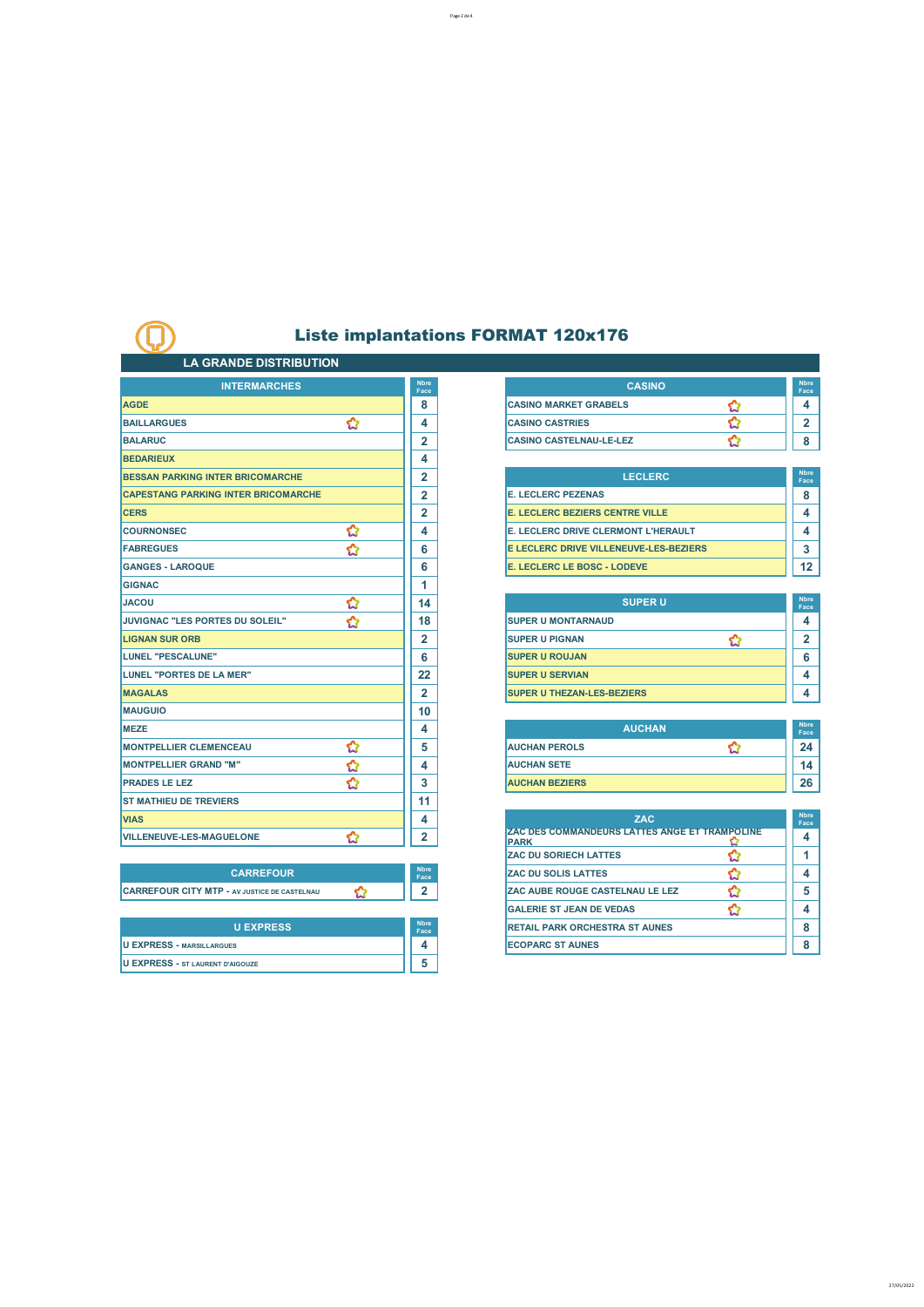Page 3 de 4

### **MEDICAL / PRESTIGE / LIEUX SPORTIFS / LOISIRS / DIVERS**

| <b>MEDICAL</b>                                               |   | <b>Nbre</b><br>Face |
|--------------------------------------------------------------|---|---------------------|
| <b>BOUJAN SUR LIBRON - CLINIQUE ST PRIVAT</b>                |   | 4                   |
| <b>BOUJAN SUR LIBRON - CLINIQUE VAL D'ORB</b>                |   | $\overline{2}$      |
| <b>CASTELNAU-LE-LEZ - CLINIQUE DU PARC</b>                   | ✿ | 5                   |
| <b>CASTELNAU-LE-LEZ - CLINIQUE MAS DE ROCHET</b>             | ✿ | $\overline{2}$      |
| <b>CASTELNAU-LE-LEZ - CENTRE BOURGES</b>                     | ✿ | $\overline{2}$      |
| <b>CASTELNAU-LE-LEZ - CENTRE MAGUELONE</b>                   |   | $\overline{2}$      |
| <b>CASTELNAU-LE-LEZ - CRIP UGECAM</b>                        | ✿ | $\overline{2}$      |
| <b>LUNEL - CLINIQUE VIA DOMITIA</b>                          |   | $\overline{2}$      |
| <b>MONTPELLIER - CLINIQUE DU MILLENAIRE</b>                  | ✿ | 4                   |
| <b>MONTPELLIER - CLINIQUE FONTFROIDE</b>                     | ☆ | $\overline{2}$      |
| <b>MONTPELLIER - CLINIQUE PROPARA</b>                        | ✿ | $\overline{2}$      |
| <b>MONTPELLIER - CLINIQUE RECH</b>                           | ✿ | 4                   |
| <b>MONTPELLIER - CLINIQUE CLEMENTVILLE</b>                   | ✿ | $\overline{2}$      |
| <b>MONTPELLIER - CLINIQUE ST ROCH</b>                        | ✿ | 4                   |
| <b>MONTPELLIER - ICM VAL D'AURELLE</b>                       | ✿ | 4                   |
| <b>PALAVAS-LES-FLOTS - INSTITUT ST PIERRE</b>                |   | $\overline{2}$      |
| <b>ST JEAN DE VEDAS - CLINIQUE ST JEAN</b>                   | ✿ | 4                   |
| <b>ST JEAN DE VEDAS - CLINIQUE ST JEAN Pôle Consultation</b> | ✿ | 6                   |
| <b>ST CLEMENT DE RIVIERE - CLINIQUE PIC ST LOUP</b>          |   | $\mathbf{2}$        |
| <b>ST CLEMENT DE RIVIERE - CLINIQUE Dr STER</b>              |   | $\mathbf{2}$        |

| <b>LOISIRS</b>                                                |   | <b>Nbre</b><br>Face | TENNIS CLUB MONTPELLIER 7 AIGUELONGUE     | ✿ |
|---------------------------------------------------------------|---|---------------------|-------------------------------------------|---|
| <b>HALLE TROPISME MONTPELLIER</b>                             | ध | $\overline{2}$      | TENNIS CLUB MONTPELLIER DE LA JALADE      | ✿ |
| <b>CASINO DU GRAU DU ROI</b>                                  |   | 4                   | TENNIS CLUB MONTPELLIER PIERRE ROUGE      | ✿ |
| <b>CASINO PALAVAS LES FLOTS</b>                               |   | 1                   |                                           |   |
| <b>PASINO LA GRANDE MOTTE</b>                                 |   | 4                   | <b>DIVERS</b>                             |   |
| <b>ICC ODYSSEUM ZONE GAUMONT</b>                              | ✿ | 12                  | <b>LATTES - MAISON DES VINS</b>           |   |
| <b>FREJORGUES - MOTO PARK</b>                                 |   |                     | <b>MONTPELLIER - PASSAGE DE L'HORLOGE</b> | ✿ |
| <b>ZENITH SUD EXTERIEUR MONTPELLIER</b>                       | ✿ | $\overline{2}$      | <b>MONTPELLIER - SAURAMPS ODYSSEUM</b>    | ✿ |
| <b>ZENITH SUD INTERIEUR MONTPELLIER</b>                       | ✿ | 6                   | SAINT-JEAN-DE-VEDAS - SIEGE MIDI LIBRE    | ✿ |
| <b>ABBAYE DE VALMAGNE VILLEVEYRAC</b>                         |   | $\overline{2}$      |                                           |   |
| AQUALAND - CAP D'AGDE (De Fin Juin à Fin Sept)                |   | 4                   |                                           |   |
| PIRATELAND MARSEILLAN (De Fin Juin à Fin Sept)                |   | $\overline{2}$      |                                           |   |
| PARC AVENTURE AZIMUT PORTIRARGNES (De Fin Juin à Fin<br>Sept) |   | $\mathbf{2}$        |                                           |   |
| <b>EUROPARK VIAS</b>                                          |   | $\mathbf{2}$        |                                           |   |
| <b>LES JARDINS D'ADRIEN SERVIAN</b>                           |   | $\mathbf{2}$        |                                           |   |
|                                                               |   |                     |                                           |   |

| <b>Nhre</b><br>Face | <b>PRESTIGE</b>                        | <b>N</b> bre<br>Eace |
|---------------------|----------------------------------------|----------------------|
|                     | DOMAINE DE VERCHANT - CASTELNAU LE LEZ |                      |
|                     | <b>MAS DE COURAN - LATTES</b>          |                      |
|                     |                                        |                      |

| <b>CASTELNAU-LE-LEZ - CENTRE BOURGES</b>              | ✿ | $\mathbf{2}$        | <b>LIEUX SPORTIFS</b>                               | <b>Nbre</b><br>Face |
|-------------------------------------------------------|---|---------------------|-----------------------------------------------------|---------------------|
| <b>CASTELNAU-LE-LEZ - CENTRE MAGUELONE</b>            | ✿ | $\mathbf{2}$        | GOLF DE COULONDRES - ST GELY DU FESC                | $\mathbf{2}$        |
| <b>CASTELNAU-LE-LEZ - CRIP UGECAM</b>                 | ☆ | $\overline{2}$      | ✿<br><b>GOLF DE FABREGUES - FABREGUES</b>           | $\mathbf{2}$        |
| LUNEL - CLINIQUE VIA DOMITIA                          |   | $\overline{2}$      | ☆<br><b>GOLF DE FONTCAUDE - JUVIGNAC</b>            | 4                   |
| <b>MONTPELLIER - CLINIQUE DU MILLENAIRE</b>           | ✿ | 4                   | <b>GOLF DE LA GRANDE MOTTE</b>                      | $\overline{2}$      |
| <b>MONTPELLIER - CLINIQUE FONTFROIDE</b>              | ✿ | $\mathbf{2}$        | ✿<br><b>GOLF DE MASSANE - BAILLARGUES</b>           | 4                   |
| <b>MONTPELLIER - CLINIQUE PROPARA</b>                 | ✿ | $\mathbf{2}$        | <b>GOLF DU CAP D'ADGE</b>                           | 4                   |
| <b>MONTPELLIER - CLINIQUE RECH</b>                    | ☆ | 4                   | <b>GOLF LAMALOU-LES-BAINS</b>                       | $\overline{2}$      |
| <b>MONTPELLIER - CLINIQUE CLEMENTVILLE</b>            | ✿ | 2                   | <b>GOLF ST THOMAS - BEZIERS</b>                     | $\overline{2}$      |
| <b>MONTPELLIER - CLINIQUE ST ROCH</b>                 | ☆ | 4                   | <b>CENTRE AQUATIQUE ARCHIPEL - AGDE</b>             | $\overline{2}$      |
| <b>MONTPELLIER - ICM VAL D'AURELLE</b>                | ✿ | 4                   | CENTRE AQUATIQUE PIC ST LOUP ST MATHIEU DE TREVIERS | 1                   |
| PALAVAS-LES-FLOTS - INSTITUT ST PIERRE                |   | 2                   | <b>STADE DE LA MOSSON MONTPELLIER</b><br>ぐっ         | $\mathbf{2}$        |
| <b>ST JEAN DE VEDAS - CLINIQUE ST JEAN</b>            | ✿ | 4                   | DOMAINE SPORTIF ST SAUVEUR - ST CLEMENT DE RIVIERE  | 1                   |
| ST JEAN DE VEDAS - CLINIQUE ST JEAN Pôle Consultation | ✿ | 6                   | ✿<br><b>TENNIS CLUB CLAPIERS</b>                    | 1                   |
| ST CLEMENT DE RIVIERE - CLINIQUE PIC ST LOUP          |   | 2                   | ✿<br><b>TENNIS CLUB GRABELS</b>                     | 2                   |
| <b>ST CLEMENT DE RIVIERE - CLINIQUE Dr STER</b>       |   | 2                   | <b>TENNIS CLUB INTERNATIONAL CAP D'ADGE</b>         | 4                   |
|                                                       |   |                     | <b>TENNIS CLUB LATTES</b><br>☆                      | 2                   |
| <b>LOISIRS</b>                                        |   | <b>Nbre</b><br>Face | TENNIS CLUB MONTPELLIER 7 AIGUELONGUE<br>✿          | 3                   |
| <b>HALLE TROPISME MONTPELLIER</b>                     | ✿ | $\mathbf{2}$        | ✿<br>TENNIS CLUB MONTPELLIER DE LA JALADE           | $\overline{2}$      |
| <b>CASINO DU GRAU DU ROI</b>                          |   | 4                   | TENNIS CLUB MONTPELLIER PIERRE ROUGE                |                     |

| <b>PASINO LA GRANDE MOTTE</b>         |    | <b>DIVERS</b>                                 | <b>Nbre</b><br>Face |
|---------------------------------------|----|-----------------------------------------------|---------------------|
| <b>CC ODYSSEUM ZONE GAUMONT</b>       | 12 | <b>LATTES - MAISON DES VINS</b>               |                     |
| <b>FREJORGUES - MOTO PARK</b>         |    | <b>MONTPELLIER - PASSAGE DE L'HORLOGE</b>     |                     |
| ZENITH SUD EXTERIEUR MONTPELLIER<br>ಬ | ີ  | <b>MONTPELLIER - SAURAMPS ODYSSEUM</b>        |                     |
| ZENITH SUD INTERIEUR MONTPELLIER      | 6  | <b>SAINT-JEAN-DE-VEDAS - SIEGE MIDI LIBRE</b> |                     |

27/05/2022